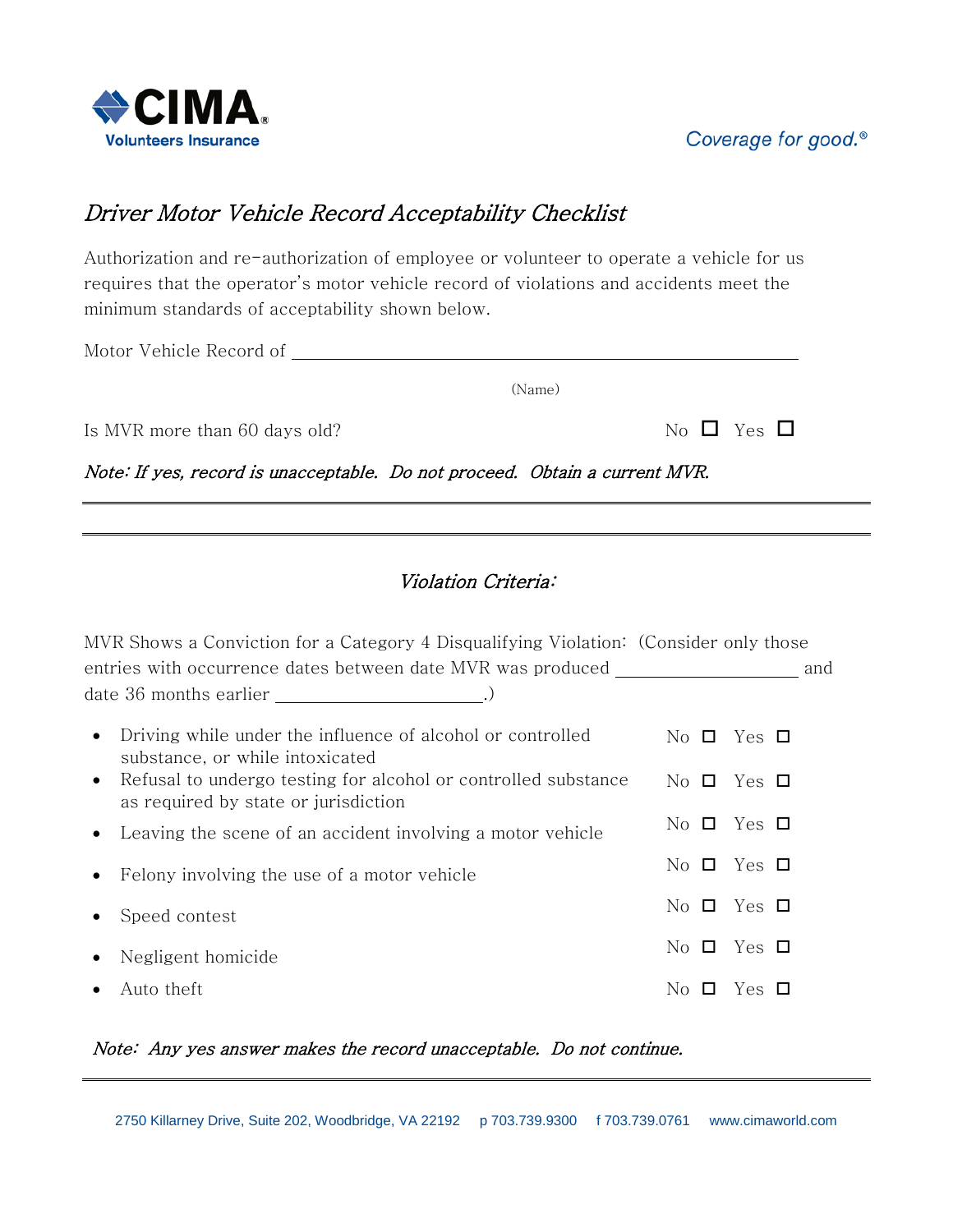

| MVR Shows a Conviction for a Category 3 Disqualifying Violation: (Consider only those entries |                                                                                                                                                                                                                                                                                                                                                                                      |
|-----------------------------------------------------------------------------------------------|--------------------------------------------------------------------------------------------------------------------------------------------------------------------------------------------------------------------------------------------------------------------------------------------------------------------------------------------------------------------------------------|
| with occurrence dates between Date MVR was produced<br>Date 12 months earlier                 | and                                                                                                                                                                                                                                                                                                                                                                                  |
| • Reckless driving                                                                            | $\overline{N}$ D $\overline{S}$ T $\overline{S}$                                                                                                                                                                                                                                                                                                                                     |
| Driving while license is suspended or revoked                                                 | $\overline{N}$ $\overline{O}$ $\overline{O}$ $\overline{O}$ $\overline{O}$ $\overline{O}$ $\overline{O}$ $\overline{O}$ $\overline{O}$ $\overline{O}$ $\overline{O}$ $\overline{O}$ $\overline{O}$ $\overline{O}$ $\overline{O}$ $\overline{O}$ $\overline{O}$ $\overline{O}$ $\overline{O}$ $\overline{O}$ $\overline{O}$ $\overline{O}$ $\overline{O}$ $\overline{O}$ $\overline{$ |
| Operating a vehicle that has a suspended or revoked<br>registration                           | $\overline{N}$ D $\overline{V}$ Pes $\Box$                                                                                                                                                                                                                                                                                                                                           |
| • Permitting an unlicensed person to drive                                                    | No $\Box$ Yes $\Box$                                                                                                                                                                                                                                                                                                                                                                 |
| Using false/stolen registration plates on driver's license                                    | No $\Box$ Yes $\Box$                                                                                                                                                                                                                                                                                                                                                                 |
| • Having drugs or open containers of alcohol in vehicle                                       | Yes □<br>$\overline{N}$ o $\Box$                                                                                                                                                                                                                                                                                                                                                     |

### Note: Any yes answer makes the record unacceptable. Do not continue.

If there are any of this type of violations on the MVR which occurred during the third or second years preceding the date the MVR was produced, enter them in the appropriate grid below as major violations.

#### New Employee/Applicant Grid:

|                       | Most Recent<br>Year | Prior Year | Prior Year 2 | Total | Total is:            |
|-----------------------|---------------------|------------|--------------|-------|----------------------|
|                       |                     |            |              |       |                      |
| # of Major Violations |                     |            |              |       | 2 or More            |
| (Category 2 or 3)     |                     |            |              |       | No $\Box$ Yes $\Box$ |
| # of Other (Non-      |                     |            |              |       | 3 or More            |
| Major) Violations     |                     |            |              |       | No $\Box$ Yes $\Box$ |
| (Category 1)          |                     |            |              |       |                      |

#### Note: Any yes answer makes the record unacceptable.